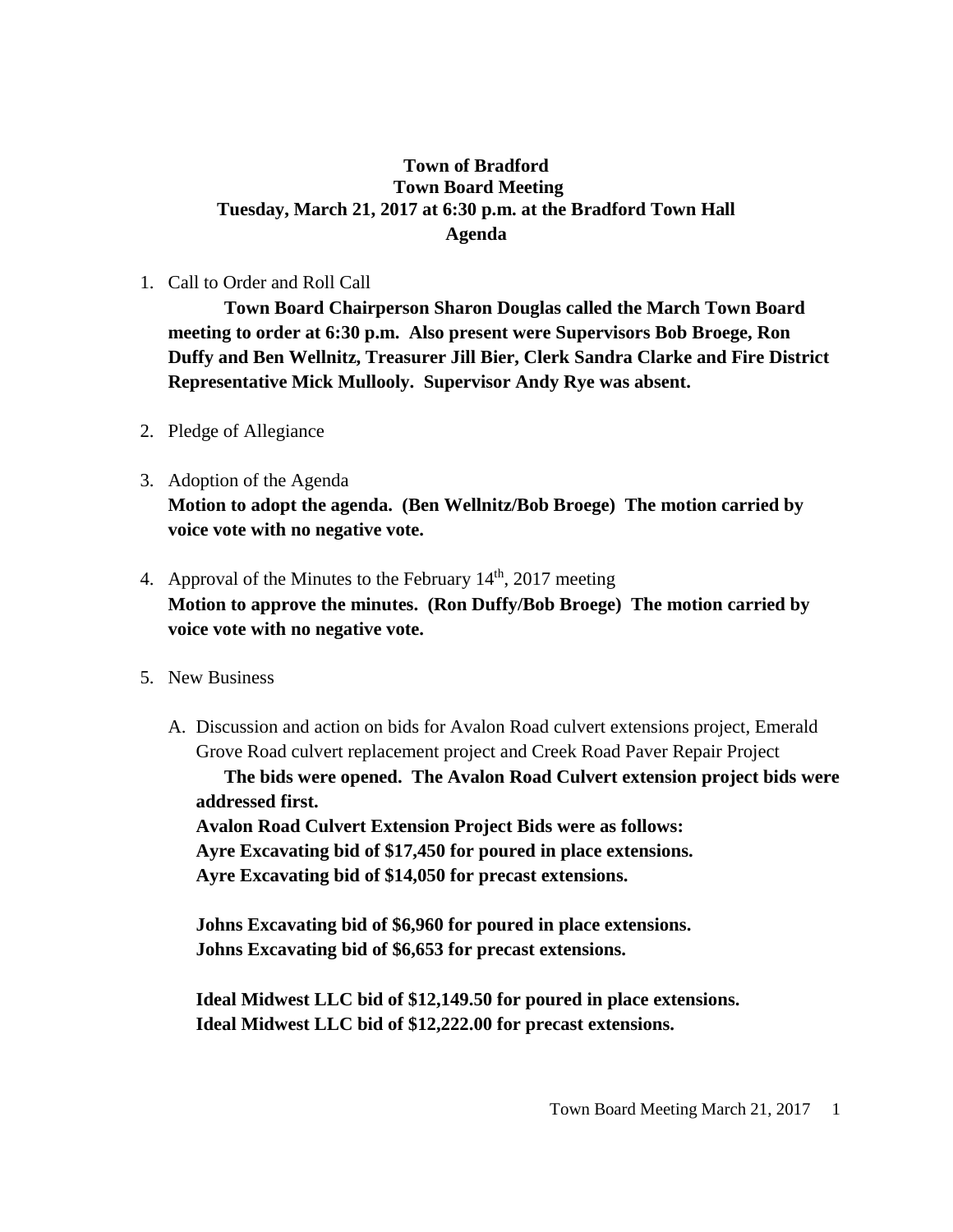Bill Johns stated that for the precast extensions, they have cables that are bolted in place instead of dowels and when they pull them together they caulk them. He added that they need to saw cut the ends and bottom so they fit together. He stated that for the poured in place he had someone to pour the concrete. He would take out and put shot rock in and have them pour it in place. The concrete would have fiber in it. Ron Duffy asked if the precast extensions would match exactly and Bill Johns replied that they would be exactly as what is there. Ron Duffy asked if, since this is preexisting and they are going to asphalt over it, if it will be tight together. Bill Johns stated that they would have to cut the wing walls and the floor and it would. Ron Duffy noted that it was a very advantageous price. Bill Johns stated that it is poured with rods and mesh so it has steel in it. He added that the contractor has 40 years of experience. Ron Duffy stated that if it was poured in place the vibration of traffic could affect it before it cured.

# **Motion to go with Johns Excavating bid with the precast extensions. (Bob Broege/Ben Wellnitz) Roll Call Vote: Bob Broege, "Yes." Ron Duffy, "Yes." Ben Wellnitz, "Yes."**

**Sharon Douglas, "Yes." The motion carried 4 to 0 opposed.**

**The Emerald Grove Road Culvert Project Bids were opened. Rock Road Companies bid was \$26,095.31 with asphalt. Ayre Excavating bid \$7,445.00. Johns Excavating bid \$4,780.36. Ideal Midwest LLC bid \$6,089.05.**

Bill Johns suggested that when they saw cut they do so one foot inside of the orange lines so that when the asphalt is placed they can saw cut again.

**Motion to go with Johns Excavating for \$4,780.36. (Bob Broege/Ben Wellnitz) Roll Call Vote: Bob Broege, "Yes." Ron Duffy, "Yes." Ben Weelnitz, "Yes." Sharon Douglas, "Yes." The motion carried with 4 in favor and 0 opposed.**

**The bids for the Creek Road Paver Repair Project were opened. W. N. Yoss Construction Inc. bid \$16,595.00 plus \$998.00 for Geotextile, for a total of \$17,593.00.**

Town Board Meeting March 21, 2017 2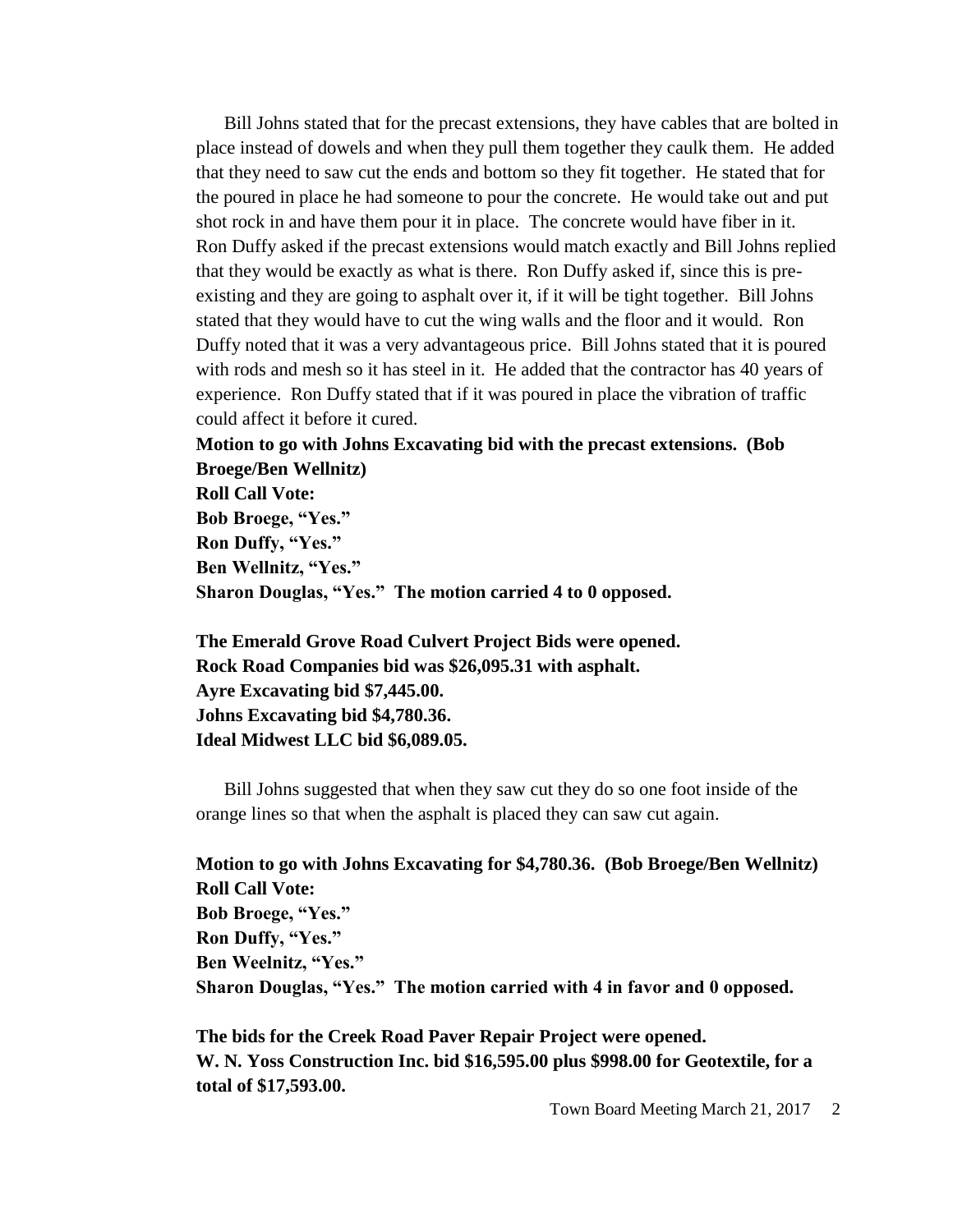**Ayre Excavating bid \$17,240.65. Rock Road Companies bid \$21,486.38 plus \$995.00 for Geotextile, for a total of \$22,481.38.**

**Ideal Midwest LLC bid \$17,772 plus Geotextile at \$1.25/sq. yd. (approximately \$1000.00) for a total of approximately \$18,772.**

**The lowest bid did not indicate the grade of material so the board did not know if they specified the same material.**

**Motion to table until after the 24th when the special meeting is set up for the B-C Townline Road culvert project award of contract. (Ben Wellnitz/Ron Duffy) The motion carried by voice vote with no negative vote.**

B. Discussion and action on application for Bio-solids hauling and application The Board reviewed the application.

**Motion to approve the application for Bio-solid hauling and application for the City of Beloit. (Bob Broege/Ron Duffy) The motion carried by voice vote with no negative vote.**

C. Discussion and action on brush cutting and tree removal in right-of-way

Chair Sharon Douglas reported that she had spoken with Jeff Waller, Supervisor for LaPrairie Township who informed her that they do not send out any letter to residents requiring them to remove trees and brush in their right of way. He stated that a letter had been in the past sent out when Gordon Hill was on the board. Jeff Waller stated that the County cuts what needs to be removed and the County told them that it is the Town's responsibility to remove trees and cut brush in the Town's right of way. He stated that what they do at their Annual Meeting is that they state that any resident may trim trees and brush within the highway right of way without the Town's permission. Jeff Waller agreed that you cannot ask a landowner to perform such a service due to the fact that the Town may be liable for any injuries or damage that may occur since the Town in effect, is making the landowner an agent of the Town. Chair Sharon Douglas advised that they needed to keep in mind that it is the Town's obligation and duty to keep the Town roads safe and that includes the duty to remove roadside brush, trees and grass that could pose a road safety problem. She added that uncontrolled brush can limit sight distances and may intrude onto the travel way itself. She stated that she would present this at the Annual Meeting next month.

Town Board Meeting March 21, 2017 3 D. Discussion and action on contract with Safebuilt for building inspection Chair Sharon Douglas reported that she and the clerk had met with DA Mattox, Building Operations Manage and Chris Butschke, Building Official from Safebuilt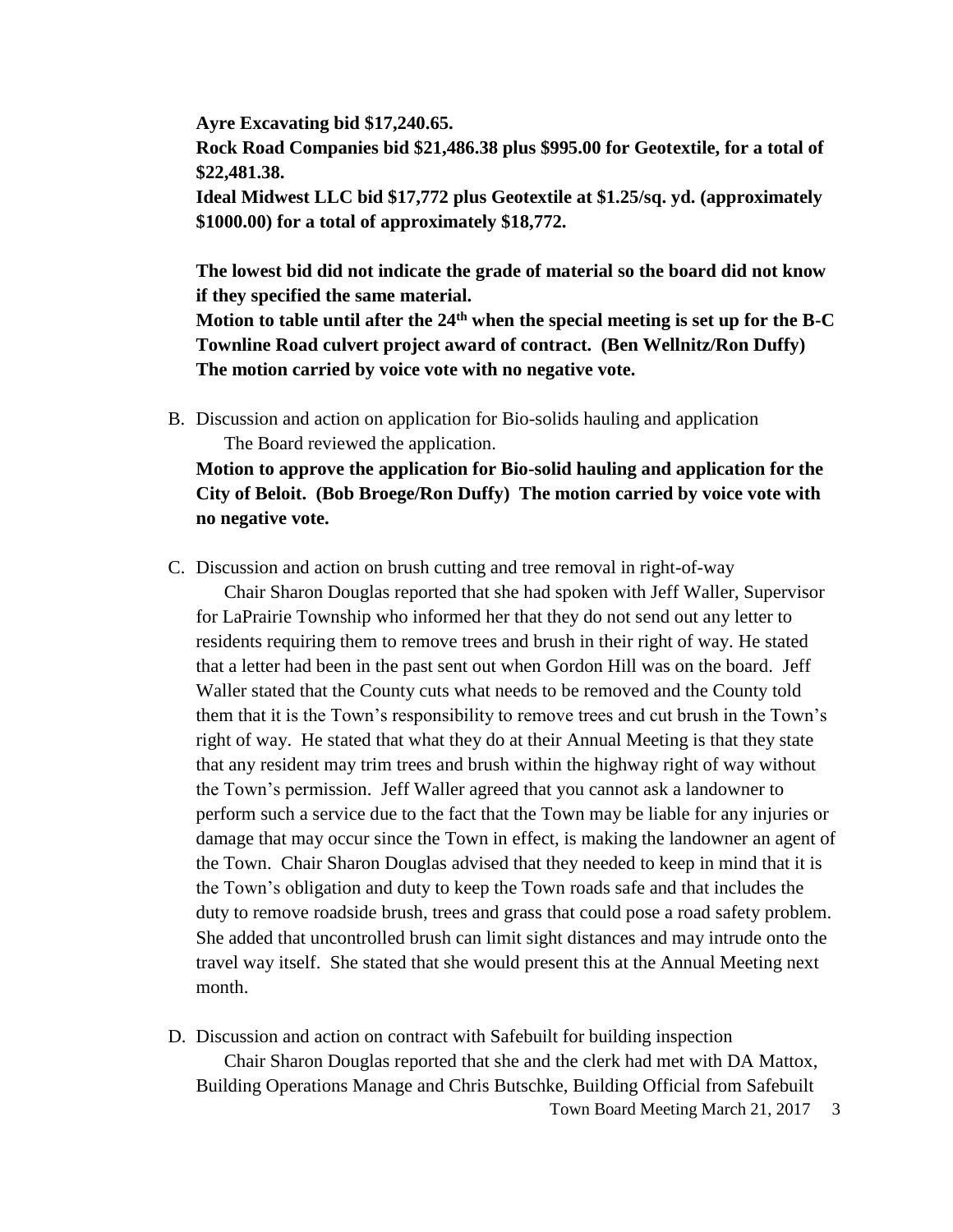who informed Sharon that they are changing the way they charge for permits. They had stated that under the new proposal, the Town would be in charge of collecting the permit fees. They will let the Town know what to charge and they will be charging \$75.00 an hour that will include the site visit and the first ½ hour of travel time here and back for a total two hour minimum. If the site visit goes longer the Town is charged for the additional time. It is up to the Town to determine if our fee schedule will cover the cost under their proposed changes. Chair Sharon Douglas reported that she had called all the other inspectors listed in the directory and none would be able to handle our Town inspections. One did not return the call.

Gregg Knoll, Municipal Zoning and Inspection from Jefferson was recommended and is meeting with the Town of Johnstown. They are also picking up the Town of Lima and have the Town of Whitewater. They would also take care of the electronic filing that is required by January 1, 2018. Chair Sharon Douglas asked him to attend the April meeting for a presentation for the board.

E. Discussion and action on road inventory

Chair Sharon Douglas stated that in July of last year it was discussed that an update of the road inventory be done for hauling of materials for the replacement of the Carvers Rock Road Bridge over Turtle Creek that is to occur this summer. It was decided at that time to wait until this spring so the road inventory would be up to date prior to the hauling. The original road inventory was done in 2011. The cost of the update is \$3200.00.

**Motion we go with Batterman to do the update of the road inventory. (Bob Broege/Ron Duffy)**

**Roll Call Vote: Bob Broege, "Yes." Ron Duffy, "Yes." Ben Wellnitz, "Yes." Sharon Douglas, "Yes." The motion carried with 4 in favor and 0 opposed and one member absent.**

F. Discussion and action on execution of Bridge Replacement Agreement for Creek Road Railroad Bridge

Chair Sharon Douglas reported that the cost share on the Creek Road Bridge replacement project is \$140,000 each for the Town, County and WSOR railroad. The railroad has signed the agreement.

**Motion to sign and execute the Creek Road Railroad Bridge replacement agreement. (Ron Duffy/Ben Wellnitz) Roll Call Vote: Bob Broege, "Yes."**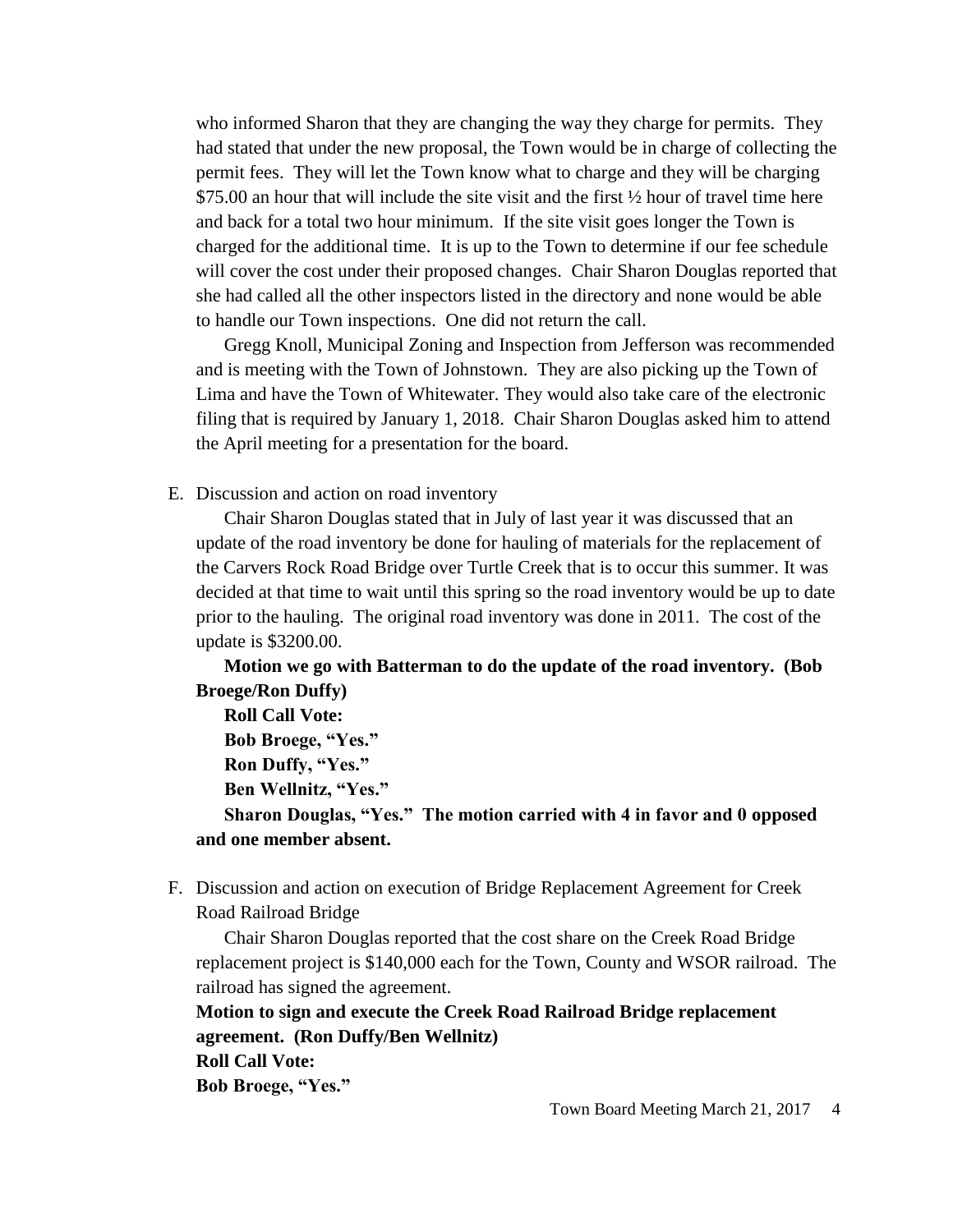**Ron Duffy, "Yes." Ben Wellnitz, "Yes." Sharon Douglas, "Yes." The motion carried with 4 in favor and 0 opposed and one absent.**

### G. Discussion and action on Zoning Officer Report **No permits were issued.**

H. Discussion and action on report by Fire District Representative

Fire District Representative Mick Mullooly reported that the walls are up for the sleeping quarters for the EMS. There was nothing on the audit of the Fire District records.

I. Discussion and action on Supervisors' evaluation of their sections of roads

Ron Duffy reported that there are some potholes on Kemp Road north of Town Hall Road and the intersection of Creek and Carvers Rock Roads. He added that on Creek Road by Reid Road there is a large trunk of a tree in the ditch. Ben Wellnitz stated that he could trim by Jackson's and on Creek Road. Loren Bobolz stated that Maple Lane is getting rough by the LaPrairie town line from the trucks turning around.

Jill Bier reported that she has the Work-enders coming out to pick up trash in the ditches on April 4<sup>th</sup> and 11<sup>th</sup>. Creek Road, O'Riley Road and Avalon Road by Highway 14 were suggested to start with.

Bill Johns asked if someone could take a skid steer and move the big limbs on the northwest corner of Carvers Rock Road and Town Hall Road.

Ron Duffy stated that they had agreed to a line item of \$10,000 per year for tree removal and brush cutting in the right of with \$7500 to be used and \$2500 for emergencies or if not needed for emergencies, to be rolled over into the following year. He noted that there are numerous places where they can't get in to cut off to the fence line. Anyone contracted for this would have to be available for emergencies. The board discussed a notice and/or bids and would need decide on information for bids or a notice. It was noted that Avalon Road on the east side south of Highway 14 would be one place to cut.

Sharon Douglas reported that Jeff Waller wanted to know if the Board would want to place a "No Thru Trucks" sign up on Avalon Road near Highway 140. They had received a call from their resident that semis are coming down Avalon Road. They have a sign placed in their Town on Avalon Road near County J. Jeff Waller stated that they would pay for the sign and put it up. Sharon Douglas stated that she had seen an increase in non-agricultural semis going through.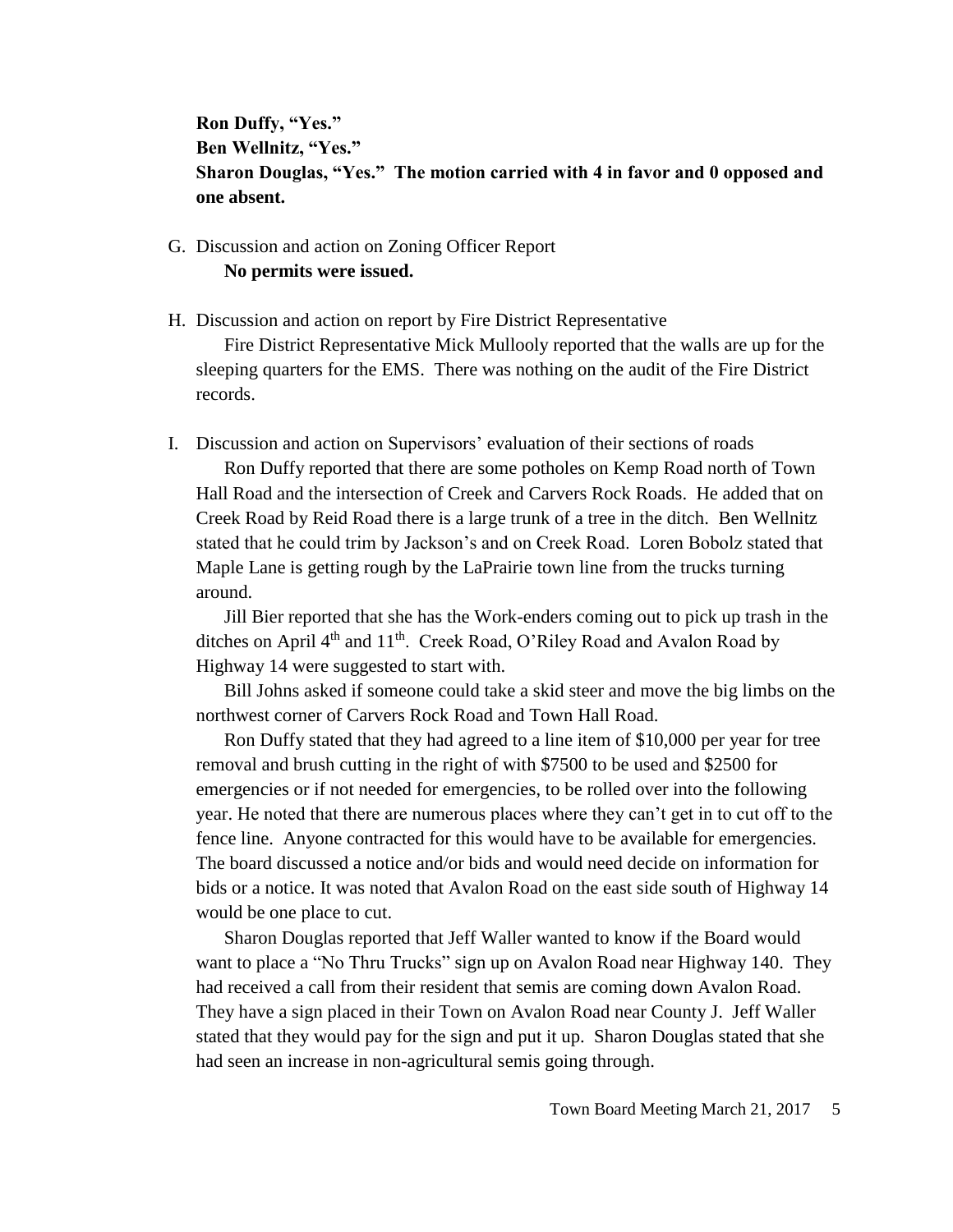# **Motion that we put up "No Thru Truck" signs on Avalon Road. (Ron Duffy/Ben Wellnitz) The motion carried by voice vote with no negative vote. Motion that we pay for two signs. (Bob Broege/Ben Wellnitz) The motion carried by voice vote with no negative vote.**

J. Discussion and action on roadwork, including but not limited to tree trimming, culvert repair and replacement, ditching, shouldering, maintenance including replacement of signs and posts, paver repair, pot hole filling, snowplowing, Creek Road, Emerald Grove and Carvers Rock Road Bridge replacements, 5-year Capital Improvement Plan, B-C Townline Culvert engineering and replacement and S. Emerald Grove Road Culvert replacement

Chair Sharon Douglas reported that Scott Herrling from Crack Filling Service had checked the Town roads and said that nothing would benefit from crack filling this year. Sharon Douglas told him that the board had to set up the spring road tour and after it they would let him know if they found any roads that would benefit.

The board decided to conduct the Spring Road Tour on Saturday, April  $1<sup>st</sup>$  starting at 8:00 a.m. The board will split into two groups with one to do the east side and the other to do the west side. A notice will be posted.

Chair Sharon Douglas reported that the bid opening for the B-C Townline Road culvert project would be held on Friday, March 24<sup>th</sup> at Battermans and she will set up a meeting with the Town of Clinton for the next week, possibly the  $27<sup>th</sup>$  or  $28<sup>th</sup>$  to award the contract, depending on when the Town Board of the Town of Clinton can attend.

Chair Sharon Douglas reported that she and Wayne Douglas have been filling potholes on Creek, O'Riley, Emerald Grove, Larsen and Carvers Rock Roads and applied three loads of cold patch.

Chair Sharon Douglas reported that the salt agreement came today and the board agreed to have Sharon Douglas fill out the application. She will check on the amount left from this year also.

### **Motion to authorize Sharon Douglas to order the quantity to add to the amount left over to equal 150 tons and to order the 30 ton reserve. (Ron Duffy/Bob Broege) The motion carried by voice vote with no negative vote.**

Supervisor Ron Duffy reported on his work on the 5-year Capital Improvement Plan and his creation of a manual for each of the board members for education and reference on roadwork. 2017 projects include Carvers Rock Road Bridge over Turtle Creek, B-C Townline Road culvert replacement, Emerald Grove Road culvert replacement, Creek Road paver repair project, Avalon Road culvert extensions, maintenance and tree removal. 2018 Projects include Creek Road railroad Bridge replacement project, chip seal on Reid Road. 2019 projects include the Emerald Grove Road Railroad Bridge replacement project which may occur in 2019 or 2020.

Town Board Meeting March 21, 2017 6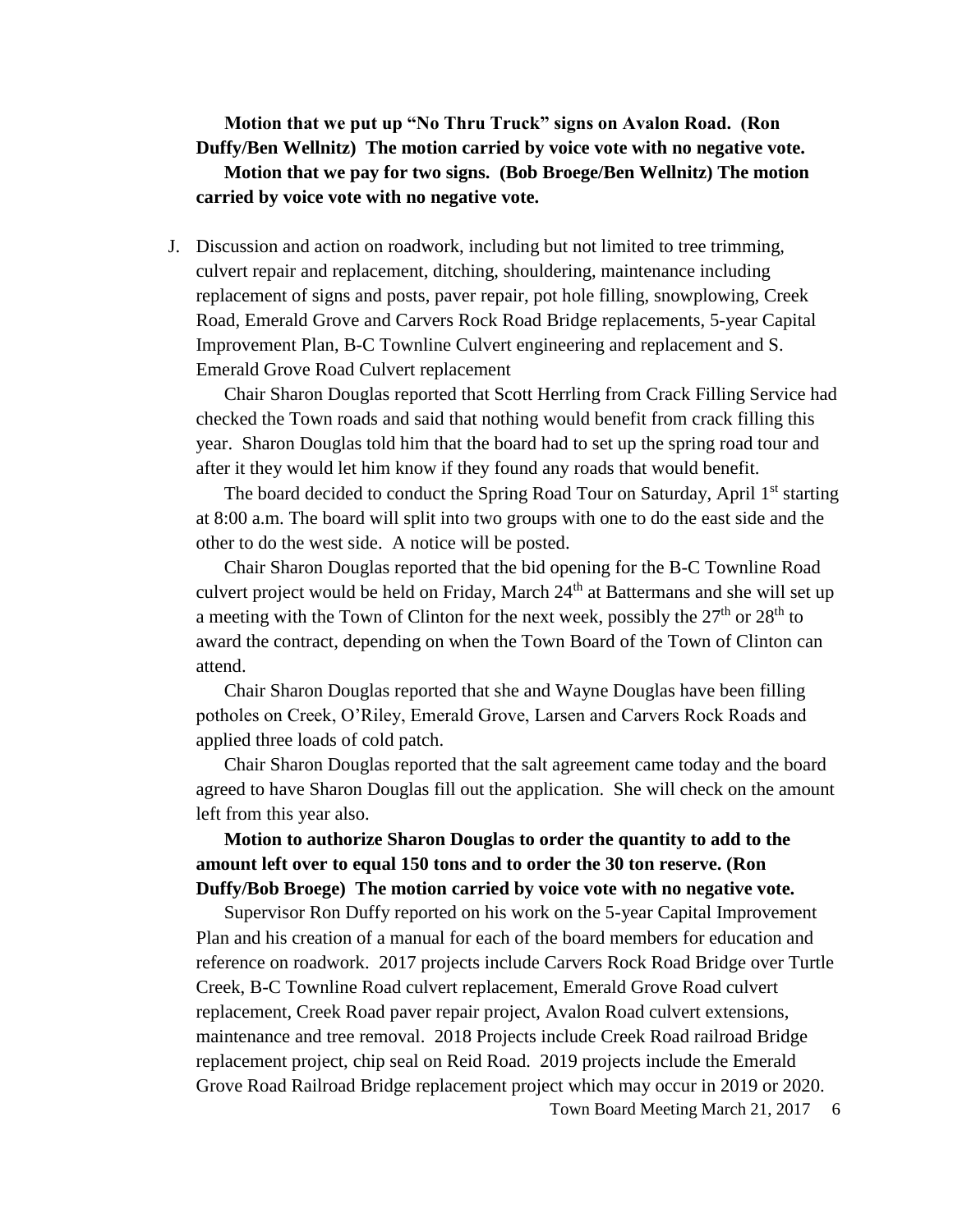Potential projects to be scheduled are: Emerald Grove Road from Avalon Road to Highway 14, Emerald Grove Road from Larsen Road to Avalon Road, Odling Road, O'Riley Road from the railroad tracks to Creek Road, Creek Road from Odling Road to the bridge over Turtle Creek, Inman Road, Kemp Road from Highway 14 north to the Johnstown town line, Town Hall Road from Trescher Road to Carvers Rock Road and important culverts. He advised that some of the roads would be scheduled based on when the bridges are done. He urged members to consider these projects and timelines for a special meeting to finalize the Capital improvement Plan.

The closest WIS DOT seminar on roadwork is the meeting to be held in Barneveld on April  $21^{st}$ . Board members were urged to contact the clerk for reservations if they will be able to attend.

- K. Discussion and action on Town Hall Repair Committee Report Nothing to report.
- L. Discussion and action on approval of Driveway Permit Applications No applications were received.
- M. Discussion and action on approval of Utility Permit Application No applications were received.
- N. Discussion and action on 2017 Town Insurance renewal of 2-yr. Blanket Bond and Workers Compensation policies **Motion to approve the 2-year Blanket Bond Insurance. (Bob Broege/Ben Wellnitz) The motion carried by voice vote with no negative vote.**
- 6. Announcements and Reports
	- **a. The April Town Board meeting will be held on Tuesday, April 18, 2017 immediately following the 2017 Annual Town Meeting which will begin at 6:30 p.m. at the Bradford Town Hall.**
	- b. **The Rock County Sheriff's Report was reviewed.**
	- **c. Chair Sharon Douglas reported that at no cost to the Town, Attorney Moore's office will be setting up a meeting to review the Town of Bradford's record systems, including the website, records of ordinances, resolutions and permits, and compilation of the municipal code. Attorney Moore's assistant, Kaylynn Vernon will be working with us to assure that they are doing the best job they can for their municipal clients in the age of technology. The ordinances will be up on the website as soon as Attorney Moore finishes codifying the last ordinances adopted.**